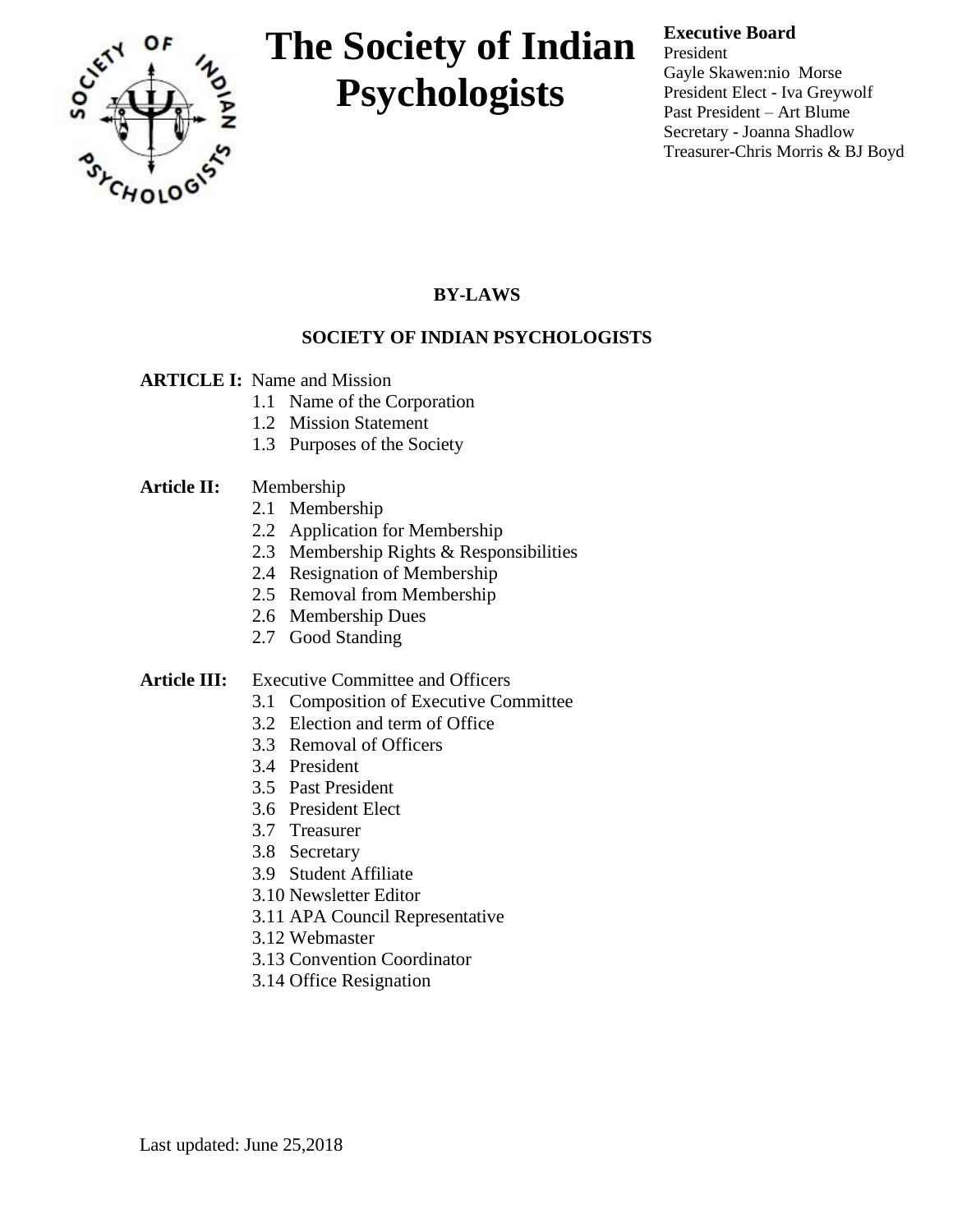

## **Executive Board**

President Gayle Skawen:nio Morse President Elect - Iva Greywolf Past President – Art Blume Secretary - Joanna Shadlow Treasurer-Chris Morris & BJ Boyd

| <b>Article IV:</b> Meetings |  |                        |
|-----------------------------|--|------------------------|
|                             |  | 4.1 Meetings           |
|                             |  | 4.2 Notice of Meetings |
|                             |  | 4.3 Voting             |
|                             |  | 4.4 Quorum             |

- **Article V:** Standing Committees 5.01 Standing Committees
- **Article VI:** Non Discrimination

### **Article VII: By-Laws**

7.01 Amendments of By-Laws

#### **Article VIII: Local Affiliates**

- 8.1 Eligibility
- 8.2 Applications
- 8.3 Review and Approval
- 8.4 Types of Local Affiliate Status
- 8.5 Removal
- 8.6 Dues
- 8.7 Chapter Development Committee Representation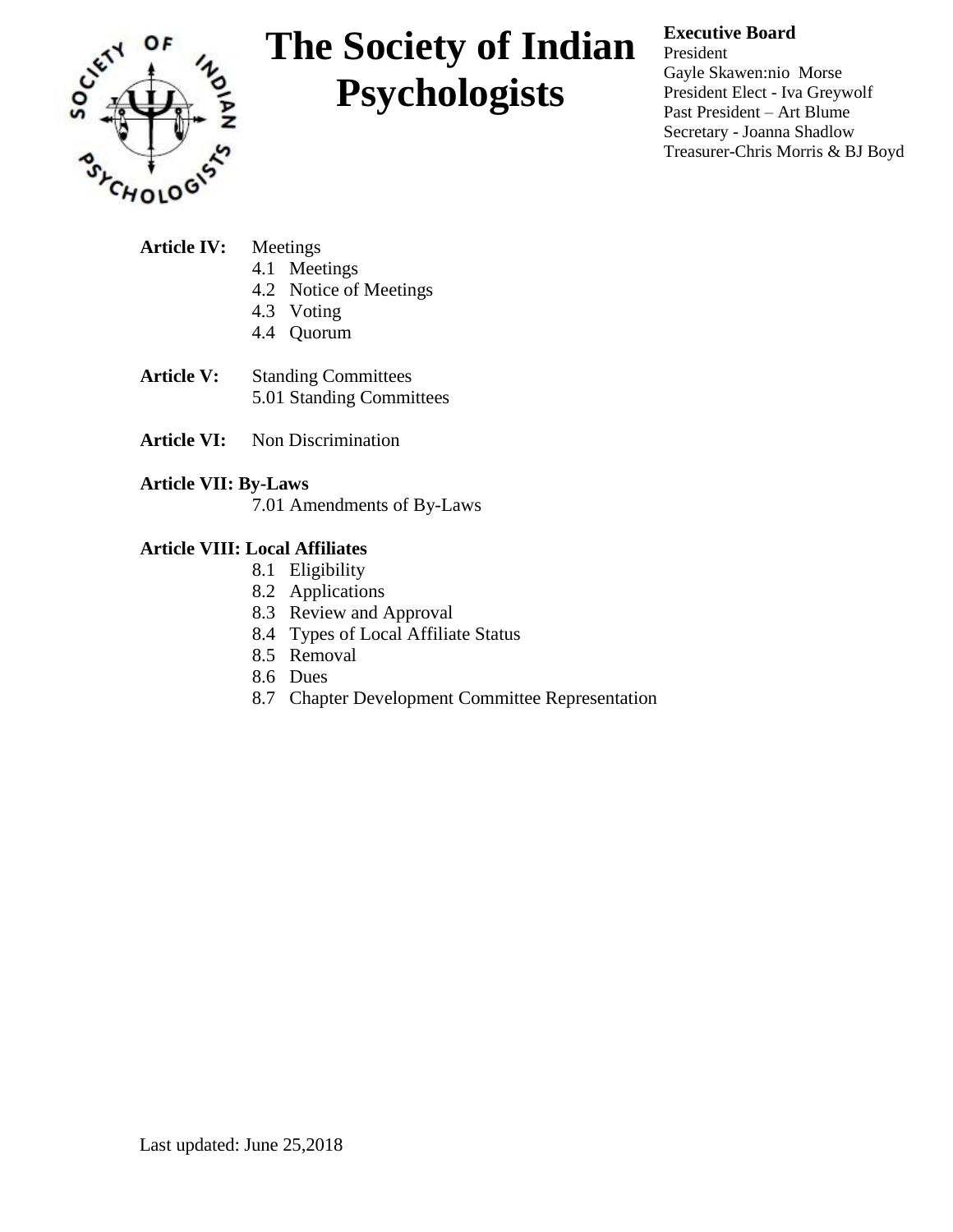

### **Executive Board**

President Gayle Skawen:nio Morse President Elect - Iva Greywolf Past President – Art Blume Secretary - Joanna Shadlow Treasurer-Chris Morris & BJ Boyd

## **Article I: Name and Mission**

- **Section 1.01**: Society of Indian Psychologists, hereinafter referred to as SIP, or the Society for Indian Psychologists. The term "Indian" refers to the Indigenous people of the Americas. Individual members of SIP who are Indigenous usually prefer to be identified by their traditional tribal names. Other group names sometimes referred to are Indigenous, Alaska Native, American Indian, Native American, Native Hawaiian, First Nations, Aboriginal people, and Native people.
- **Section 1.02:** The Mission of the Society of Indian Psychologists is to provide an organization to advocate for the mental and emotional well-being of Native peoples by increasing the knowledge and awareness of issues impacting Native mental health.

### **Section 1.03** Purposes of the Society of Indian Psychologists

- (a) To create a forum where SIP members can network and get mentoring and support from each other;
- (b) To provide outreach, guidance and mentoring to Indigenous students of psychology;
- (c) To advance understanding of the psychology of Indigenous people;
- (d) To further the development of research methods and models of treatment and intervention that are ethnically and culturally appropriate for Indigenous people;
- (e) To advance the scientific understanding of features of ethnicity, culture and class among Indigenous people;
- (f) To accentuate the importance of adequate education and training in service and investigative approaches related to indigenous people;
- (g) To advocate on behalf of Indigenous psychologists to promote professionalism and representation;
- (h) To provide a forum for the presentation of policy, clinical and research findings in the area of services to AN/AI and other Indigenous of all age groups at annual SIP convention.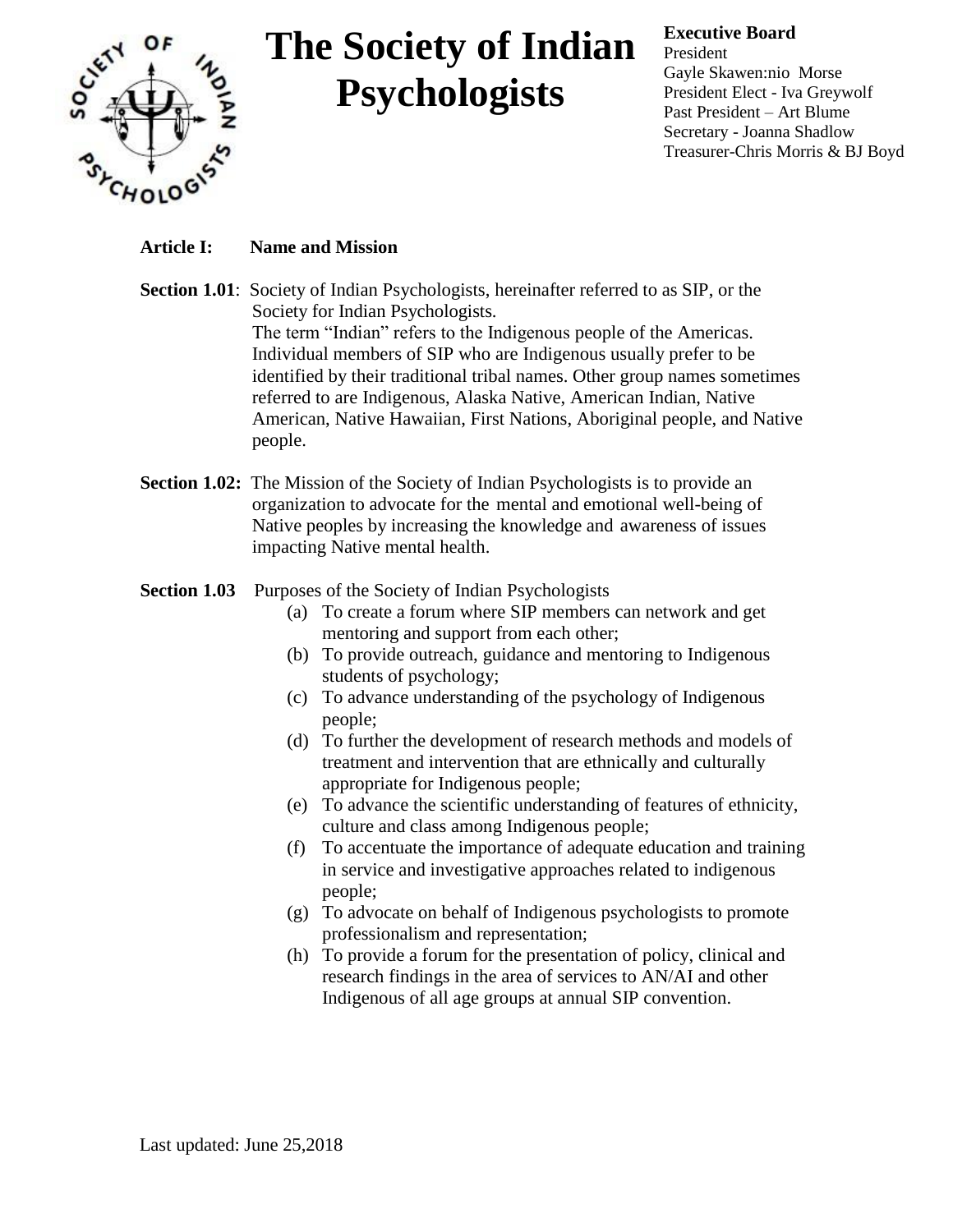

#### **Executive Board**

President Gayle Skawen:nio Morse President Elect - Iva Greywolf Past President – Art Blume Secretary - Joanna Shadlow Treasurer-Chris Morris & BJ Boyd

## **Article II: Membership**

**Section 2.01:** Membership in the Society of Indian Psychologists is open to any person who subscribes to the Mission of the SIP. Membership in SIP is open to psychologists and students in the mental health disciplines as well as others interested in advocating for Native mental health. Some of the affiliated professions include professions involved with the development, interpretation and implementation of policies affecting mental health research and services. Such professions include, but are not limited to, counseling, Native American studies, family studies, law medicine (e.g., primary care specialties, psychiatry, administration, public health, social work and sociology).

There are three categories of membership: full member, student member, elder member.

- **Section 2.02:** Application for Membership, anyone wishing to join SIP can do so by gaining access to the website (https://www.aiansip.org/), or contacting the Membership Committee Chair, Webmaster, President or Secretary for application forms and further information about SIP.
- **Section 2.03**: Review and Approval of a membership application will be made by the Membership Committee and forwarded to the President for final approval.
- **Section 2.04:** Membership rights and responsibilities include voting rights in SIP elections and receipt of a Quarterly Newsletter which may be posted on the SIP webpage.
- **Section 2.05:** Removal from membership results from a lack of good standing; any member who is not in good standing will be removed from the active membership list of SIP. Removal will be based on a review conducted by the Membership Committee and a decision of the Executive Committee.
- **Section 2.06:** Dues will be assessed for membership. Special provision will be made for student membership. Special provision will be made for elders (retirees). There shall be a special provision for hardship; those who are unable to pay the yearly dues set by the Executive Committee.
- **Section 2.07:** *Good standing* requires the member to be current on annual SIP membership dues (or applications for due waivers). Being a Member in good standing affirms the Member's commitment to the vision of the SIP and other SIP policies. It is expected that members in good standing will work collaboratively to strengthen the Society and will not engage in any activities that: a) harm SIP members nor those we serve;

Last updated: June 25,2018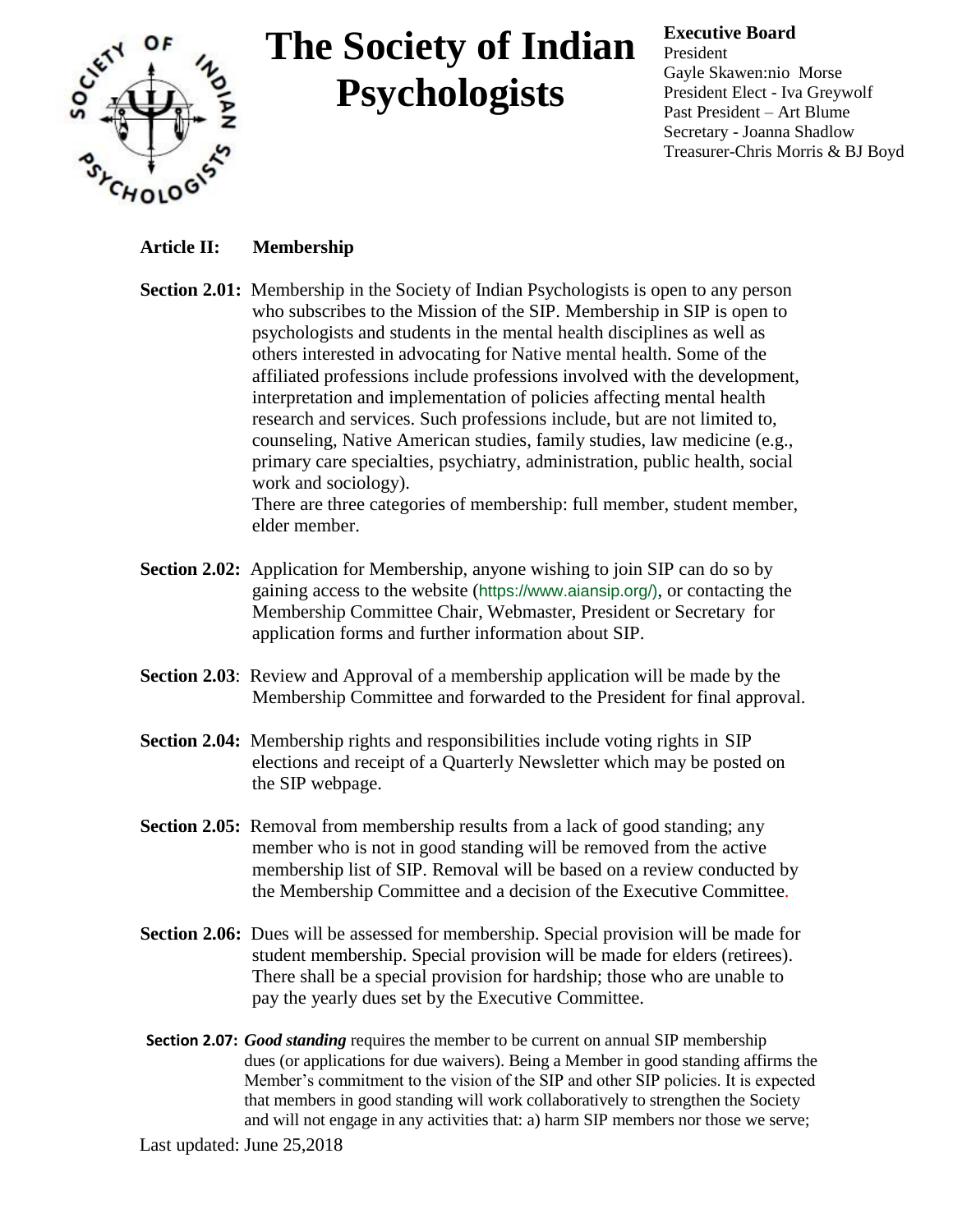

**Executive Board** President Gayle Skawen:nio Morse President Elect - Iva Greywolf Past President – Art Blume Secretary - Joanna Shadlow Treasurer-Chris Morris & BJ Boyd

b) put SIP in structural or financial jeopardy; c) that will bring discredit to SIP.

### **Article III: Executive Committee and Officers**

- **Section 3.01**: There shall be an Executive Committee consisting of a President, Past President, and President Elect, Treasurer, Secretary, APA Council of Representative Delegate, Conference Coordinator, Webmaster, Newsletter Editor, Student Affiliate/Representatives and Appointed Ad Hoc Groups., Generally all will be Native people unless membership approves otherwise.
- **Section 3.02:** Election and Term of Office; Officers of the SIP shall be elected by members present at the annual meeting. A simple majority vote wins the election. Officers shall hold office for a two-year term. Elections will be held at every other annual meeting. President will be elected in odd years when new president is installed and Treasurer and Secretary will be elected in even years. Student representatives will be for two years with one being elected annually. Vacancies, regardless of cause, will be filled by appointment of the Executive Committee.
- **Section 3.03:** Removal of Officers; officers may be removed from office when the membership holds "no confidence" for the office holder. The decision for removal will be made by a Quorum or simple majority vote of the Executive Committee or by simple majority vote of the general membership. A call for a vote must be presented at least two weeks before a vote by a majority of the Executive Committee. Voting may be conducted at the annual convention or via online voting procedures through a confidential survey mechanism.
- **Section 3.04:** President: The President shall have the responsibility to provide leadership and preside at EC meetings throughout the year. The President will also represent SIP at meetings where such presence is necessary to further the mission and purposes of the organization. The President may delegate these duties to the Past President, President Elect or other member. The Executive Committee may assign further duties to the President to meet organizational demands.
- **Section 3.05** Past President: The Past President shall have the responsibility to advise the President of the duties and responsibilities of the Office of the President. The Past President may represent SIP as requested by the President.

Last updated: June 25,2018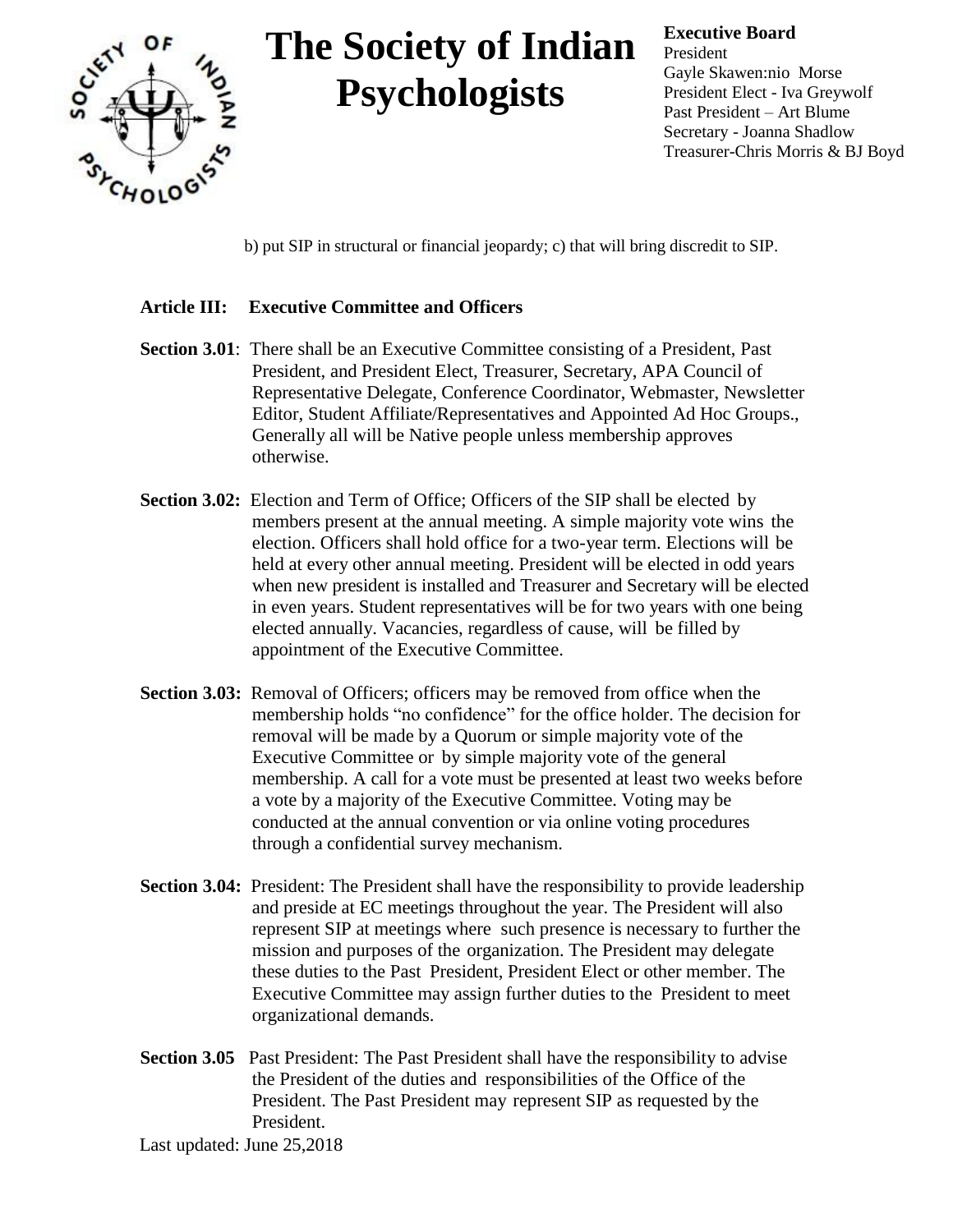

#### **Executive Board**

President Gayle Skawen:nio Morse President Elect - Iva Greywolf Past President – Art Blume Secretary - Joanna Shadlow Treasurer-Chris Morris & BJ Boyd

- **Section 3.06:** President Elect: The President Elect shall have the responsibility to support leadership by representing the President at his/her request. The President Elect shall take the office of the President at the end of a two year term;
- **Section 3.07:** Treasurer: The Treasurer shall have the responsibility to supervise the financial affairs of the organization and prepare a report on SIP finances at least twice a year and perform other duties as directed by the Executive Committee.
- **Section 3.08:** Secretary: The Secretary shall have the responsibility of recording the minutes of the meetings of the organization, share minutes with the executive committee, schedule meetings, call the meetings, and perform other duties as directed by the executive committee. If unavailable for a specific meeting the secretary will request another EC member take the minutes.
- **Section 3.09:** Student Affiliate: The Student Affiliate shall have the responsibility to represent Student member' interests within the scope of the mission and purposes of SIP. in the Executive Committee, plan the student activity for convention and attend the Executive Committee meetings via phone or video call.
- **Section 3.10:** Newsletter Editor: The Newsletter Editor shall have the responsibility to prepare and publish the quarterly SIP newsletter.
- **Section 3.11:** American Psychological Association (APA) Council of Representatives (CoR)Delegate: The APA CoR Delegate shall have the responsibility to represent SIP's interests at the APA CoR and participate in the Council Diversity Work Group (CDWG). APA pays for travel expenses of the delegate.
- **Section 3.12:** Webmaster: The Webmaster shall have the responsibility of managing the web pages and listserv.
- **Section 3.13:** Convention Coordinator: The Convention Coordinator shall have the responsibility of organizing the annual convention and coordinating with Executive Committee as needed.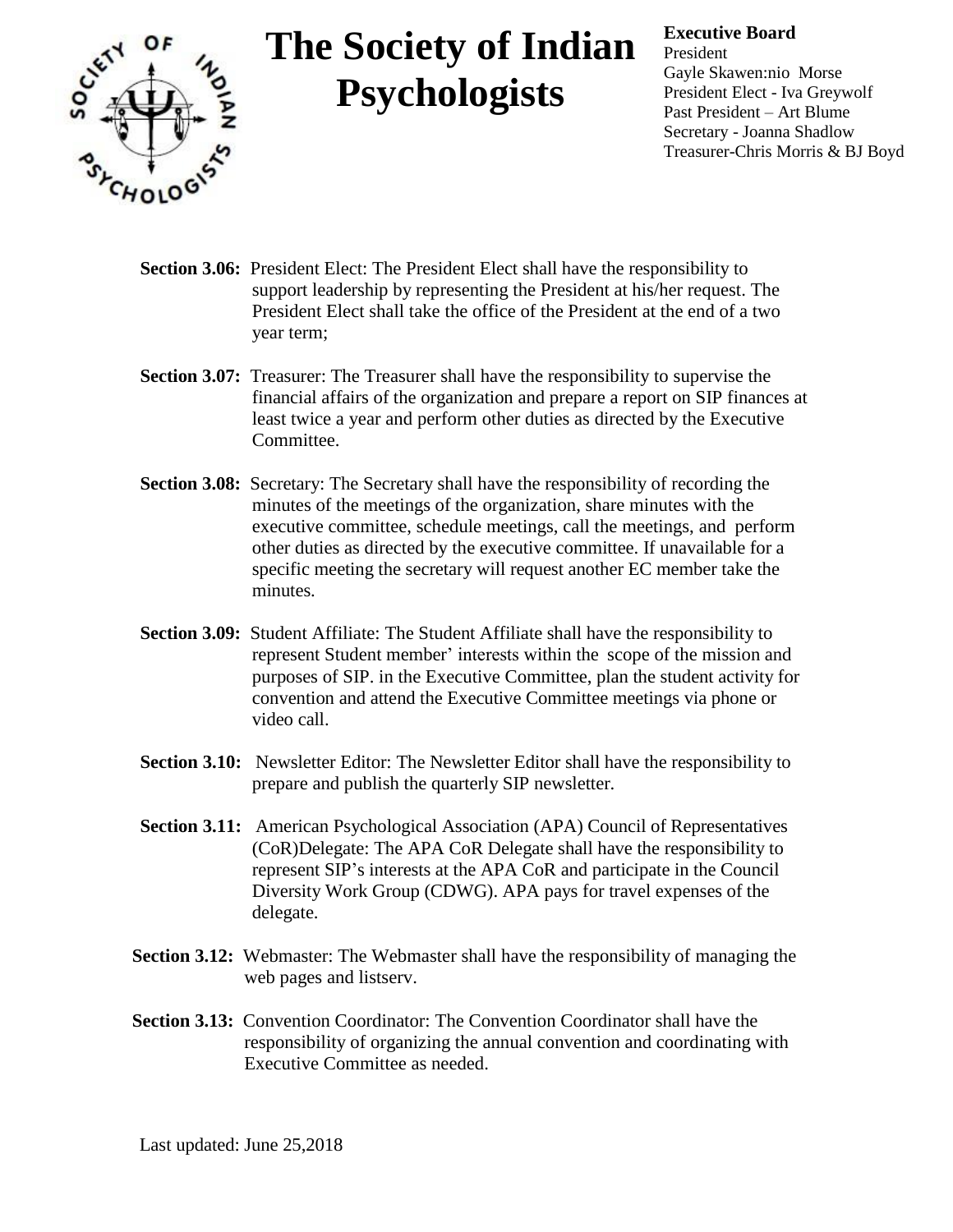

**Executive Board** President Gayle Skawen:nio Morse President Elect - Iva Greywolf Past President – Art Blume Secretary - Joanna Shadlow Treasurer-Chris Morris & BJ Boyd

- **Section 3.14:** Resignation from Executive Committee letter or email of resignation sent to the President and/or Secretary.
- **Article IV: Meetings**
- **Section 4.01:** General Membership Meetings will be held at the SIP annual meeting. The Executive Committee will meet monthly or when need arises. Meetings will be facilitated by electronic means (conference calls, email, etc.) when possible outside of the annual SIP meeting.
- **Section 4.02:** Notice of the Annual SIP meeting will be posted electronically no later than 3 months prior to the meeting.
- **Section 4.03:** Voting: members in good standing are eligible to vote at the annual meeting of the Association or any electronic voting processes.
- **Section 4.04:** Quorum: A Quorum is a simple majority of voting members (members in good standing).

#### **Article V: Committees**

- **Section 5.01:** Standing Committees: The Standing Committees of the Association shall be the Bylaws Committee, Webpage Committee, Mentoring Committee, the Council of Elders; the Membership/Chapter Development Committee.
- **Section 5.02:** Reports of Standing Committees: each Standing Committee shall transmit an annual written report to the President of SIP who shall report salient developments to the Executive Committee.
- **Section 5.03:** Special Committees: The President, subject to confirmation by the Executive Committee, may establish a time-limited Special Committee or Task Force for a specific temporary purpose or assigned task which is beyond the Standing Committees' scope of responsibilities as indicated in policies adopted by the Executive Committee. Any such Special Committee or Task Force shall be responsible to the Chair of the Standing Committee with the most closely related scope of responsibility.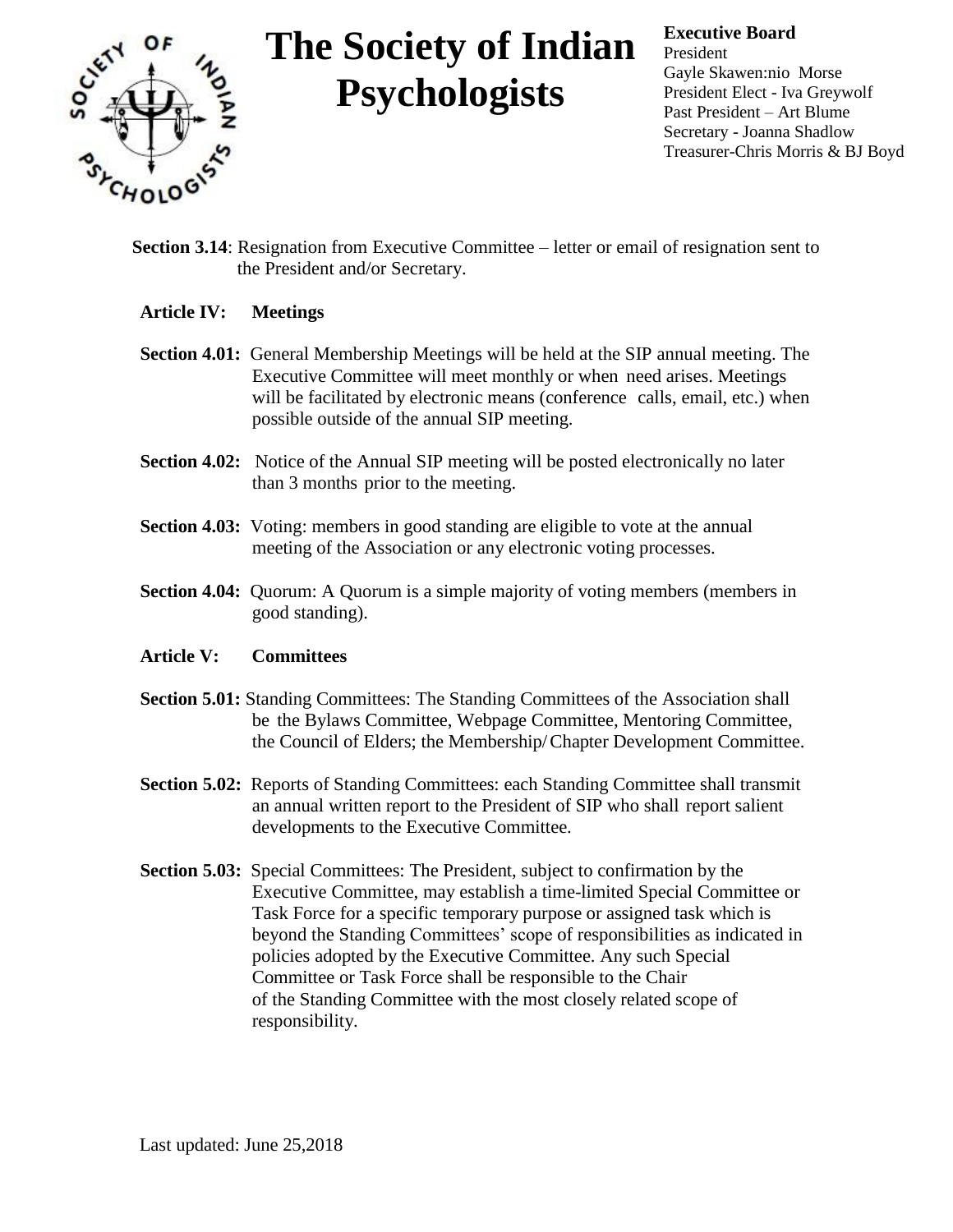

#### **Executive Board**

President Gayle Skawen:nio Morse President Elect - Iva Greywolf Past President – Art Blume Secretary - Joanna Shadlow Treasurer-Chris Morris & BJ Boyd

**Section 5.04:** Reports of Special Committees: each Special Committee and Task Force shall complete the specific purpose or the assigned task by a date specified by the Executive Committee and submit a written report to the President of SIP by or before a date set by the Executive Committee. The President of SIP shall report salient developments to the Executive Committee.

### **ARTICLE VI: Nondiscrimination**

**Section 6.01:** SIP is committed to providing an environment that is free from **discrimination** because of race, color, religion, creed, national origin, ancestry, disability, gender, sexual orientation, or age.

### **ARTICLE VII: Bylaws**

**Section 7.01:** Bylaws may be amended by a simple two-thirds majority of the members attending the annual SIP meeting or via email/survey vote.

**a)** Proposed amendments may be originated by the Executive Committee, membership at large, or from the Council of Elders. **b)** The Bylaws Committee will transmit to the Executive Committee such proposed amendments with or without a recommendation regarding each proposed change at least six weeks before the next regularly scheduled Association meeting or an email vote.

### **ARTICLE VIII: Local Affiliates**

- **Section 8.01:** Local Affiliate status of the Society of Indian Psychologists is open to any group that subscribes to the mission of the Association.
- **Section 8.02:** Application for Local Affiliate Membership, any group wishing to become a local affiliate of SIP can do so by completing the application materials and submitting to the Chapter Development Committee.
- **Section 8.03** Review and Approval of Chapter application will be made by the Chapter Development Committee and forwarded to the President for final approval.